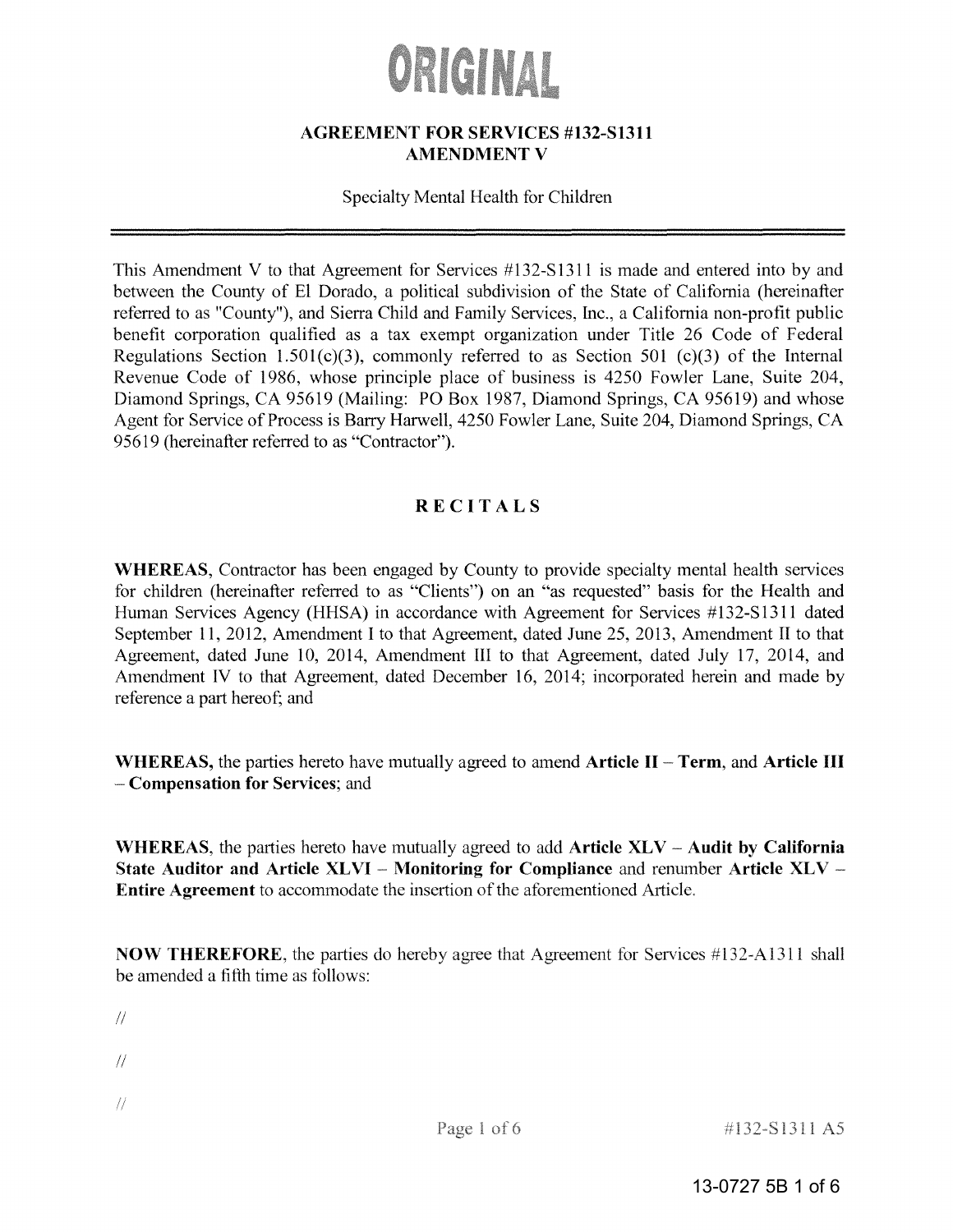# **Articles II and III** are amended in their entirety to read as follows:

# **ARTICLE II**

**Term:** This Agreement shall become effective when fully executed by all parties hereto and shall cover the period of July 1, 2012 through October 31, 2015 unless terminated earlier pursuant to the provisions contained herein this Agreement under the Article(s) titled "Default, Termination, and Cancellation" or "Fiscal Considerations."

# **ARTICLE III**

**Compensation for Services:** Contractor shall submit monthly invoices no later than thirty (30) days following the end of a "service month" except in those instances where Contractor obtains written approval from County Health and Human Services Agency Director or Director's designee granting an extension of time to complete billing for services or expenses. For billing purposes, a "service month" shall be defined as a calendar month during which Contractor provides services in accordance with the Article titled, "Scope of Services."

For services provided herein, County agrees to pay Contractor monthly in arrears and within fortyfive  $(45)$  days following the County's receipt and approval of itemized invoice(s) identifying services rendered.

A. Rates: The following rates are effective June 10, 2014. Rates shall be applicable to all SMHS, unless otherwise noted.

| <b>Service Type</b>                              | Unit   | Rate   |
|--------------------------------------------------|--------|--------|
| Intensive Care Coordination (ICC) (Katie A only) | Minute | \$2.13 |
| Intensive Home Based Services (IHBS) (Katie A    |        |        |
| only)                                            | Minute | \$2.13 |
| <b>Case Management Services</b>                  | Minute | \$2.13 |
| Crisis Intervention                              | Minute | \$2.13 |
| <b>Mental Health Services</b>                    | Minute | \$2.13 |
| <b>Medication Support Services</b>               | Minute | \$4.13 |
| Non Medi-Cal Reimbursable FSP Services           | Minute | \$2.13 |
| Psychological Testing                            | Minute | \$2.44 |
| Therapeutic Behavioral Services                  | Minute | \$2.13 |

#### Invoices/Remittances:  $B<sub>1</sub>$

1. Invoices / Remittance shall be addressed as indicated in the table below or to such other location as County or Contractor may direct per the Article titled "Notice to Parties."

 $\frac{1}{2}$ 

- 
- $\frac{1}{2}$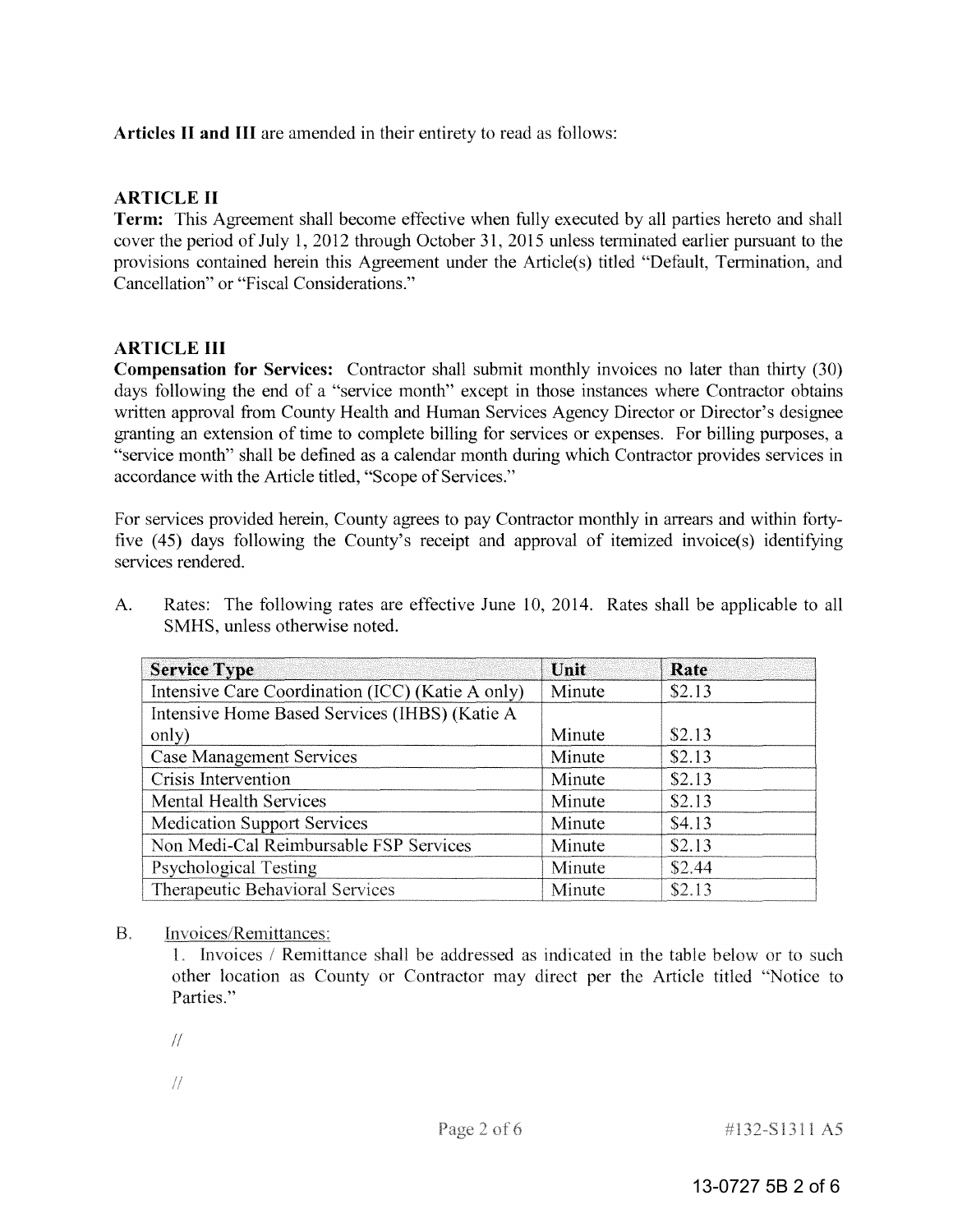| Mail invoices to:                | Mail remittance to:                    |
|----------------------------------|----------------------------------------|
| County of El Dorado              | Sierra Child and Family Services, Inc. |
| Health and Human Services Agency | P.O. Box 1987                          |
| Attn: Finance Unit               | Diamond Springs, CA 95619              |
| 3057 Briw Road, Suite B          | Attn: Accounts Receivable              |
| Placerville, CA 95667-5321       |                                        |

2. Invoices for services for Katie A Subclass clients shall be submitted separately from all other SMHS provided. All services provide to Katie A Subclass clients shall be identified as such on the invoice for reimbursement purposes as specified below in Section "D." Failure to appropriately identify Katie A Subclass client services on a separate invoice shall result in a delay in processing payment.

C. Full Service Partnership Expenses (FSP): All purchases of goods and services for FSP Clients up to \$500 must be approved in writing by the HHSA Director or designee (i.e., Manager of Mental Health Programs). Purchases over \$500 must be approved in writing by the HHSA Director or Assistant Director of Health Services. FSP expenses must be shown separately on invoices and Contractor must provide supporting documentation in the form of original, itemized receipts.

| <b>Fiscal Year</b> | <b>Type</b>                                          | <b>Amount</b>  |
|--------------------|------------------------------------------------------|----------------|
| FY 2012-2015       | Traditional SMHS (excluding Katie A Subclass Client  | \$2,142,000.00 |
|                    | Services)                                            |                |
| FY 2013-2014       | Katie A Subclass Client Services (actual)            | \$171,652.64   |
| FY 2014-2015       | Katie A Subclass Client Services (carry-over from FY |                |
|                    | 2013-2014)                                           | \$2,347.36     |
| FY 2014-2015       | Katie A Subclass Client Services*                    | \$527,653.00   |
| FY 2015-2016       | Traditional SMHS (excluding FSP and Katie A          |                |
| (through)          | <b>Subclass Client Services)</b>                     | \$200,000.00   |
| October 31,        |                                                      |                |
| 2015)              |                                                      |                |
| FY 2015-2016       | <b>FSP</b>                                           | \$100,000.00   |
| (through)          |                                                      |                |
| October 31,        |                                                      |                |
| 2015)              |                                                      |                |
| FY 2015-2016       | Katie A Subclass Client Services                     | \$150,000.00   |
| (through)          |                                                      |                |
| October 31,        |                                                      |                |
| 2015               |                                                      |                |
|                    | <b>TOTAL</b>                                         | \$3,293,653.00 |

D. The maximum obligation for services provided during the term of this Agreement shall not exceed \$3,243,653.00 for all SMHS as follows:

\*There *no* carry-over of funding from FY 2014-2015 to FY 2015-2016

E. The Fiscal Year 2015-2016 (FY 2015/16) Mental Health Services Act (MHSA) Plan Update proposes joining together the funding for the Youth and Family Full Service Partnership program (CSS Project 1a) (identified herein as "FSP") and the Enhanced Foster Care Services Page 3 of 6 #132-S1311 A5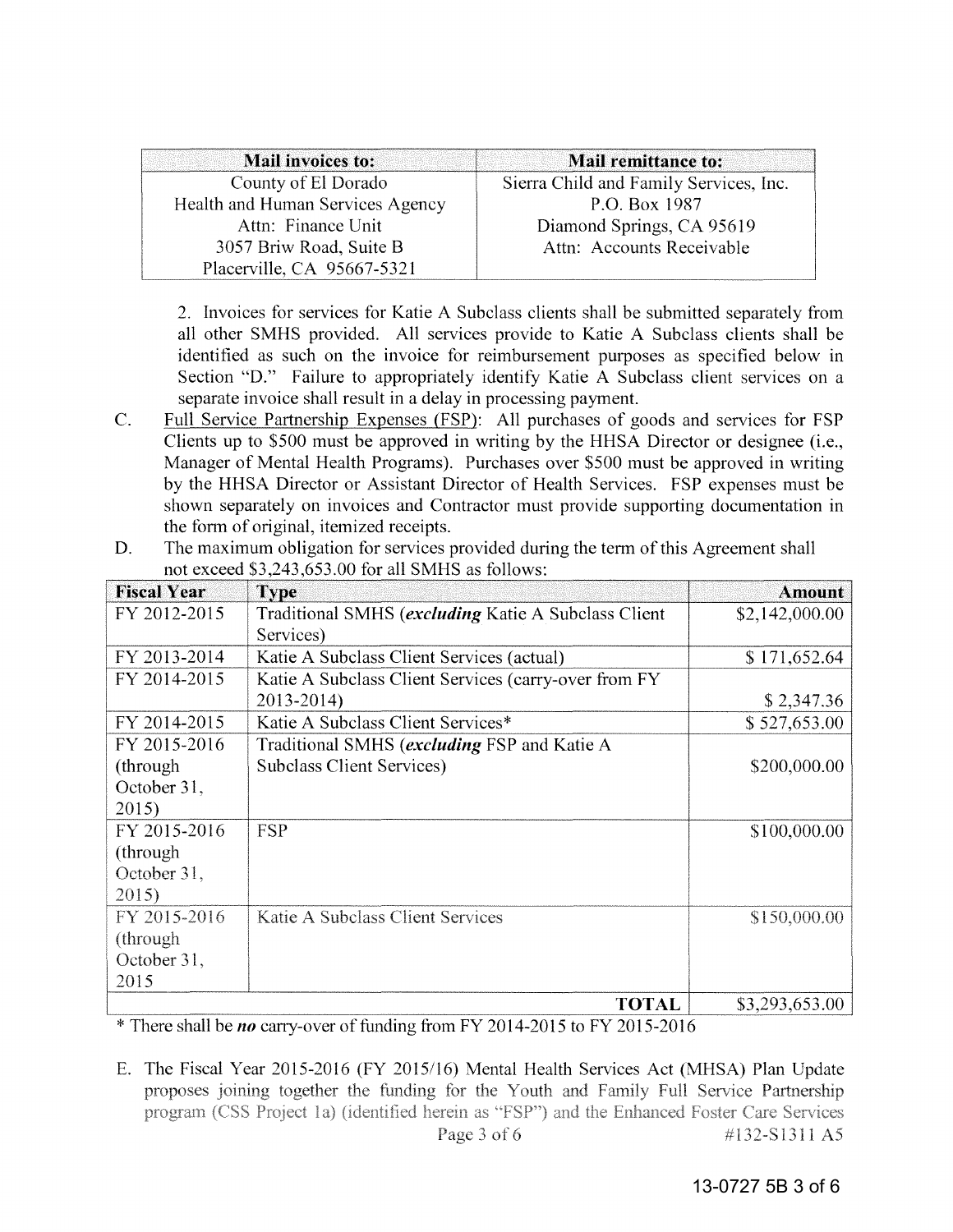(CSS Project 1c) (identified herein as "Katie A Subclass Client Services"). In the event that the FY 2015/16 MHSA Plan is adopted with these two funding sources joined, these two amounts will be joined into one amount in the sum of \$250,000 without further need to amend this Agreement to effectuate that change. Contractor will receive written notice from HHSA upon approval of the FY 2015/16 MHSA Plan Update with direction and approval to join the funding sources together or to keep them as separate funding sources.

Article **XLV** and Article **XLVI** are added as follows:

#### **ARTICLE XLV**

**Audit by California State Auditor:** Contractor acknowledges that if total compensation under this agreement is greater than \$10,000.00, this Agreement is subject to examination and audit by the California State Auditor for a period of three (3) years, or for any longer period required by law, after final payment under this Agreement, pursuant to California Government Code §8546.7. In order to facilitate these potential examinations and audits, Contractor shall maintain, for a period of at least three (3) years, or for any longer period required by law, after final payment under the contract, all books, records and documentation necessary to demonstrate performance under the Agreement.

### **ARTICLE XL VI**

**Monitoring for Compliance:** County shall monitor the Contractor's operations for compliance with the provisions of this Agreement as well as applicable Federal and State laws and regulations. When monitoring activities identify areas of non-compliance, County shall issue reports to the Contractor detailing findings, recommendations, and corrective action(s). Failure to comply with required corrective action could lead to civil penalties, as appropriate, pursuant to California Code ofRegulations, Title 9, Sections 1810.380 and 18180.385.

#### Former Article XLV is hereby renumbered as Article XLVII and shall read as follows:

#### **ARTICLE XLVI**

**Entire Agreement:** This Agreement for Services #132-S1311 and the documents referred to herein or exhibits hereto are the entire Agreement between the parties and they incorporate or supersede all prior written or oral agreements or understandings.

```
\overline{11}\mathcal{U}\mathcal{U}\frac{1}{2}
```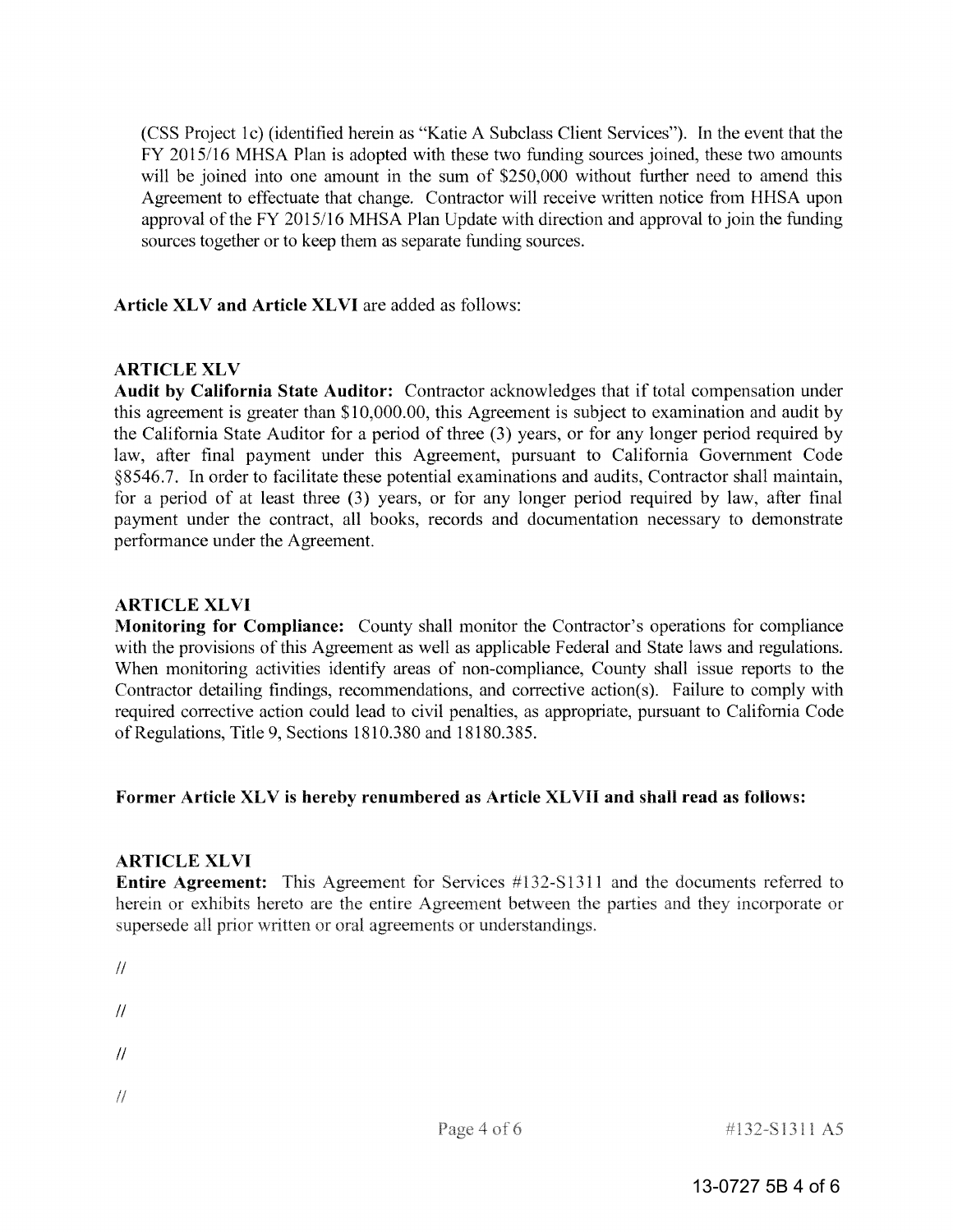Except as herein amended, all other parts and sections of that Agreement #132-S1311 shall remain unchanged and in full force and effect.

# **Requesting Contract Administrator Concurrence:**

By: <u>Fatrici Charles Heather</u> Dated:  $5815$ <br>Jamie Samboceti,

Manager of Mental Health Programs Health and Human Services Agency

# **Requesting Department Head Concurrence:**

| By:           | Don Ashton, M.P.A.<br>Director<br>Health and Human Services Agency | Dated: $5/6/2015$ |
|---------------|--------------------------------------------------------------------|-------------------|
| $/\!/$        |                                                                    |                   |
| $/\!/$        |                                                                    |                   |
| $\frac{1}{2}$ |                                                                    |                   |
| $/\!/$        |                                                                    |                   |
| $/\!/$        |                                                                    |                   |
| $/\!/$        |                                                                    |                   |
| $\frac{1}{2}$ |                                                                    |                   |
| $/\!/$        |                                                                    |                   |
| $/\!/$        |                                                                    |                   |
| $/\!/$        |                                                                    |                   |
| $/\!/$        |                                                                    |                   |
| $\sqrt{2}$    |                                                                    |                   |

# 13-0727 5B 5 of 6